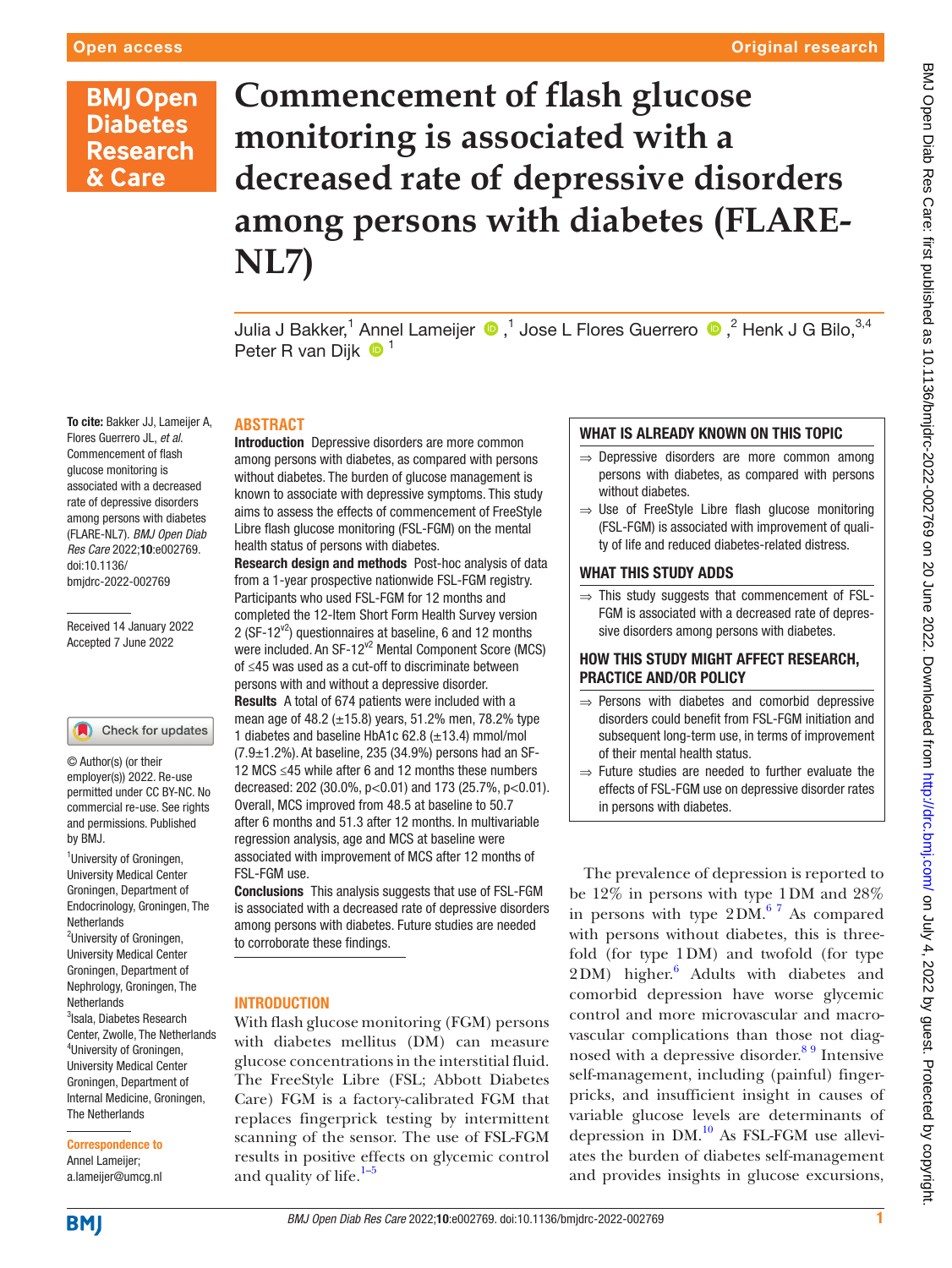its use may lead to improved mental well-being and lower rates of depressive disorders.

Longitudinal studies evaluating the effects of FSL-FGM initiation on depression and diabetes-related distress are scarce and show conflicting outcomes. Deshmukh  $et \text{ } a^{\dagger}$  showed reduced diabetes-related distress during 7 months of FSL-FGM use by persons with diabetes (97% type 1DM). In another prospective cohort study, a decrease in diabetes-related distress after 12weeks of use of FSL-FGM was described in youngsters with type 1DM[.12](#page-4-5) Tyndall *et al*[13](#page-4-6) demonstrated improvements with regard to total diabetes distress, regimen-related distress and emotional distress among persons with type 1DM using FSL-FGM, although they paradoxically noticed an increase in depression and anxiety scores on the Hospital Anxiety and Depression Scale (HADS).

Given the negative impact of depression on quality of life, the potential beneficial effects of FSL-FGM on depressive disorders and conflicting (short-term) outcomes of studies evaluating the impact of FGM on mental health, the present study aims to provide more insight into the effects of long-term use of FSL-FGM on mental well-being and depressive disorder rates.

#### METHODS

#### Study design and patient selection

This is a post-hoc analyses of data from the 'FLAsh monitor REgistry in the NetherLands' (FLARE-NL). The FLARE-NL registry had a prospective, observational design (study period June 2016–July 2017) and aimed to assess the effects of FSL-FGM on daily life. Detailed information concerning the 1-year outcomes of the FLARE-NL registry has been published earlier.<sup>214</sup> In brief, adults  $(≥18$  years) with DM using insulin were eligible for participation in the FLARE-NL registry; 1365 persons were included. For the present post-hoc analyses, only persons who started FSL-FGM, continued to use it for 12 months and completed the 12-Item Short Form Health Survey version 2 ( $SF-12^{v^2}$ ) questionnaires at baseline, 6 and 12 months (n=674) were included. Based on previous studies, a Mental Component Score (MCS) of ≤45 was used as a cut-off to indicate the presence of a depressive disorder. [15 16](#page-4-8)

#### **Outcomes**

Primary outcome was the difference in the rate of persons with an SF-12 MCS ≤45 (indicative of a depressive disorder) between baseline and 6 and 12 months after FSL-FGM initiation. Furthermore, changes in MCS over time were investigated for the total population as well as different subgroups. Finally, the association between the difference in MCS over the study period and other variables was assessed.

#### Study procedures

After informed consent was obtained, the healthcare provider filled out the data necessary for the registry

and study participants filled out online questionnaires regarding quality of life and disease burden, including the SF-12<sup>v2</sup>.<sup>[17](#page-4-9)</sup> The SF-12<sup>v2</sup> questionnaire measures eight health dimensions: physical functioning, role limitations due to physical problems, bodily pain, general health, vitality, social functioning, role limitations due to emotional problems, and mental health. The Physical Component Summary and the MCS are two subscales derived from the SF-12 $v^2$ .<sup>[18](#page-4-10)</sup> Glycemic control during follow-up was assessed using self-reported most recent HbA1c values and the number of hypoglycemias (glucose  $\langle$ 3 mmol/L in the past 6 months).

#### Statistical analysis

To determine if variables were normally distributed, histograms and Q–Q plots were used. Categorical data were expressed as n  $(\%)$ , normally distributed data as mean±SDand skewed distributed data as median with IQR. Pairwise t-test was used to compare the MCS after 6 and 12 months with baseline values. P values were adjusted with the Holm method for multiple comparison. A two-sided p*<*0.05 was considered statistically significant. Univariable linear regression analyses were performed to investigate the association between the difference in MCS over the 12-month study period and other variables. Next, multivariable linear regression analysis was performed to investigate associations between the difference in MCS over the study period as dependent variable and multiple independent covariates (age, sex, baseline HbA1c, number of hypoglycemic episodes and microvascular and macrovascular complications). Data were analyzed with R Statistical Software (V.4.0.3).

#### RESULTS

A total of 674 persons were included in the study. As presented in [table](#page-2-0) 1, 345 (51.2%) were men and mean age was  $48.2$  ( $\pm 15.8$ ) years. Most persons (527 (78.2%)) had type 1DM. Baseline HbA1c was 62.8 (±13.4) mmol/ mol (7.9±1.2%). Microvascular complications were present in 230 (34.1%) and macrovascular complications in 86 (12.8%) persons.

Changes in MCS are presented in [table](#page-3-0) 2. Baseline MCS was 48.5 and improved to 50.7 after 6 months and 51.3 after 12 months. Scores improved over time for both sexes, although baseline MCS was lower among women. At baseline, 235 (34.9%) participants had an SF-12 MCS ≤45, indicative for depressive disorder, which decreased to 202 (30.0%) after 6 months and 173 (25.7%) after 12 months  $(p<0.01)$ . For men as well as women with a baseline MCS ≤45, scores improved after 6 and 12 months compared with baseline. The MCS after 12 months in these subgroups increased to 45.2±9.2and 43.6±10.4 for men and women, respectively. Furthermore, improvement of MCS was observed in subgroups with type 1DM and in all HbA1c subgroups (≤53, >53and >64mmol/ mol).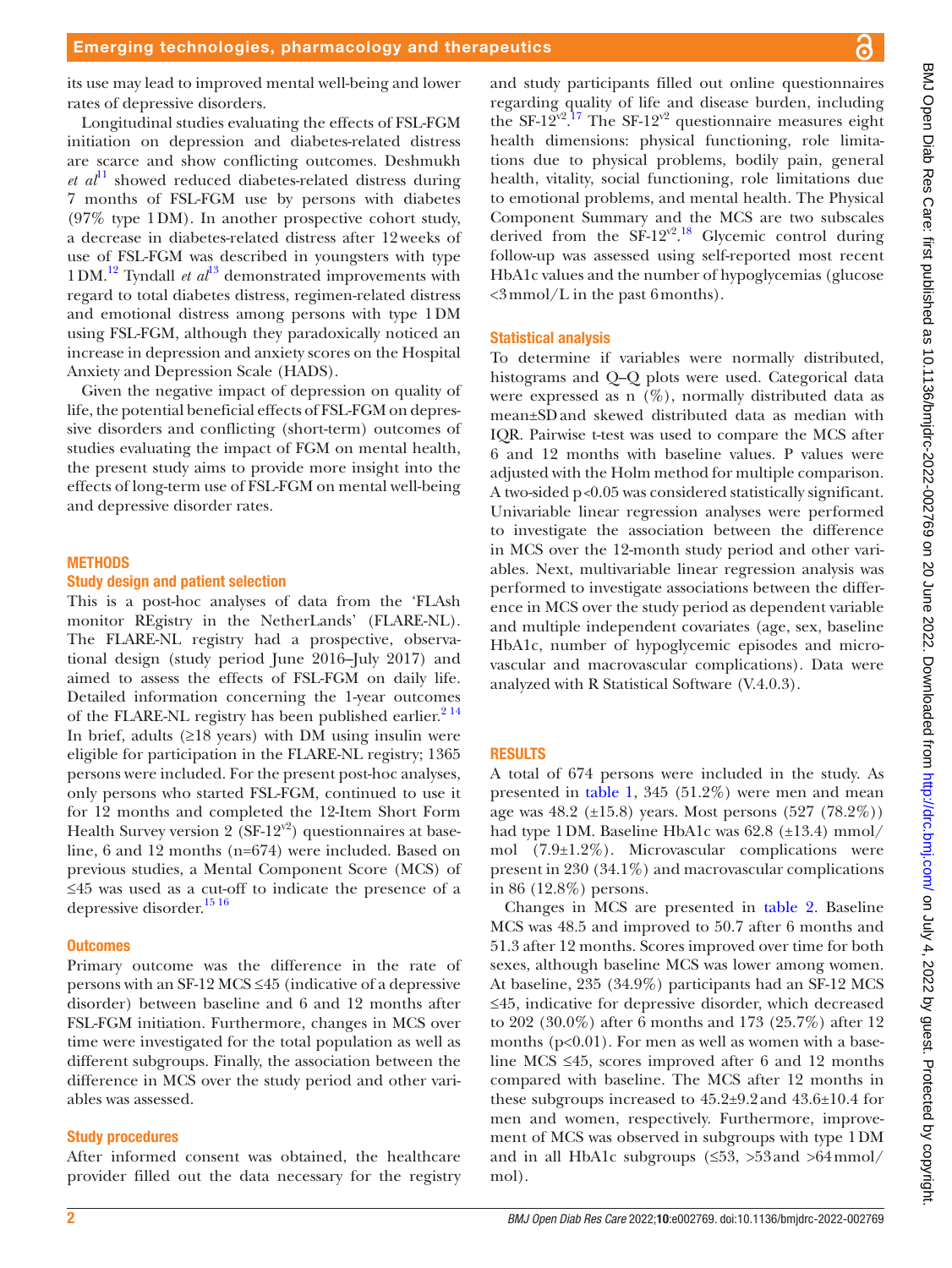<span id="page-2-0"></span>

| Table 1<br>Baseline characteristics of all participants (n=674)         |              |  |  |  |  |  |
|-------------------------------------------------------------------------|--------------|--|--|--|--|--|
| Male sex, n (%)                                                         | 345 (51.2)   |  |  |  |  |  |
| Age, years                                                              | 48.2 (15.8)  |  |  |  |  |  |
| HbA1c, mmol/mol                                                         | 62.8 (13.4)  |  |  |  |  |  |
| HbA1c, %                                                                | 7.9 (1.2)    |  |  |  |  |  |
| Type of diabetes                                                        |              |  |  |  |  |  |
| Type 1 DM, n (%)                                                        | 527 (78.2)   |  |  |  |  |  |
| Type 2DM, n (%)                                                         | 98 (14.5)    |  |  |  |  |  |
| LADA, $n$ $%$                                                           | 37(5.5)      |  |  |  |  |  |
| MODY, n (%)                                                             | 3(0.4)       |  |  |  |  |  |
| Other forms, n (%)                                                      | 9(1.3)       |  |  |  |  |  |
| Complications                                                           |              |  |  |  |  |  |
| Microvascular complications, n (%)                                      | 230 (34.1)   |  |  |  |  |  |
| Neuropathy, n (%)                                                       | 88 (13.1)    |  |  |  |  |  |
| Albuminuria, n (%)                                                      | 110 (16.3)   |  |  |  |  |  |
| Retinopathy, n (%)                                                      | 100 (14.8)   |  |  |  |  |  |
| Macrovascular complications, n (%)                                      | 86 (12.8)    |  |  |  |  |  |
| Angina pectoris, n (%)                                                  | 15(2.2)      |  |  |  |  |  |
| Myocardial infarction, n (%)                                            | 22 (3.3)     |  |  |  |  |  |
| PCI, n (%)                                                              | 30(4.5)      |  |  |  |  |  |
| CABG, n (%)                                                             | 23 (3.4)     |  |  |  |  |  |
| TIA, n (%)                                                              | 17(2.5)      |  |  |  |  |  |
| CVA, n (%)                                                              | 14(2.1)      |  |  |  |  |  |
| Peripheral arterial disease, n (%)                                      | 32 (4.7)     |  |  |  |  |  |
| Diabetes-related hospital admissions past<br>12 months, yes, $n$ $%$    | 74 (11.0)    |  |  |  |  |  |
| Diabetes-related work absenteeism past 6<br>months, yes, n (%)          | 25(3.7)      |  |  |  |  |  |
| Estimated strips use per day                                            | $2.0(0-5.5)$ |  |  |  |  |  |
| Presence of any hypoglycemic events in<br>past 6 months, n (%)          | 622 (92.3)   |  |  |  |  |  |
| Estimated or measured number of<br>hypoglycemic events in past 6 months | 40.0 (15–80) |  |  |  |  |  |
| Therapy                                                                 |              |  |  |  |  |  |
| Insulin monotherapy, n (%)                                              | 575 (85.6)   |  |  |  |  |  |
| OBGLD, n (%)                                                            | 1(0.1)       |  |  |  |  |  |
| Insulin and OBGLD, n (%)                                                | 96 (14.3)    |  |  |  |  |  |
|                                                                         |              |  |  |  |  |  |

Data are presented as number (%), mean (SD) or median (25th, 75th percentile).

CABG, coronary artery bypass grafting; CVA, cerebral vascular event; DM, diabetes mellitus; LADA, latent autoimmune diabetes in adults; MODY, maturity-onset diabetes of the young; OBGLD, oral blood glucose lowering drug; PCI, percutaneous coronary intervention; TIA, transient ischemic attack.

In multivariable regression model  $(R^2=0.14, p=0.001)$ with age, sex, baseline HbA1c, baseline number of hypoglycemic episodes, the presence of microvascular and macrovascular complications, delta HbA1c and baseline MCS, only age (standardized beta −0.17, 95%CI −0.29 to –0.07) and baseline MCS (standardized beta −0.50,

95%CI −0.60 to –0.39) were significantly associated with improvements in MCS over 12 months [\(table](#page-3-1) 3).

# **DISCUSSION**

This study describes the effect of FSL-FGM initiation on the prevalence rate of depressive disorders in persons with diabetes, estimated by the number of  $SF-12<sup>v2</sup>$  MCS ≤45. After 6 and 12 months of FSL-FGM use, fewer persons had an MCS indicative of a depressive disorder as compared with baseline. The overall MCS also improved during follow-up, demonstrating improved mental wellbeing among FSL-FGM users.

Factors associated with depression and depressive disorders in persons with diabetes are female sex, higher HbA1c, non-white ethnicity, lower income, lower education level, a more sedentary lifestyle and presence of microvascular and macrovascular complications.[8 9 19](#page-4-2) In the present study, the depressive disorder rate was higher among women. Importantly, for men as well as women, the proportion of persons with a depressive disorder improved after FSL-FGM initiation. In contrast to our findings, Tyndall *et*  $al^{13}$  $al^{13}$  $al^{13}$  observed that initiation of FSL-FGM in persons with type 1DM was associated with worsening of depression scores, measured by the HADS, although total diabetes distress levels were reduced. Of notice, newly elevated HADS depression scores after FSL-FGM commencement were related to greater social deprivation and lower income categories, a risk factor for depression and depressive disorders by itself.<sup>[13](#page-4-6)</sup> Our study population may be wealthier, since participants had to finance half of the costs of the FSL-FGM themselves, and—although hypothetical—this might account for the differences in study outcomes.

The observed improvement in mental health was associated with baseline MCS. Although the change in mental health was not significantly associated with the baseline number of hypoglycemic events, the link between both has been described in previous studies. Diabetes distress is associated with fear of hypoglycemia in persons with type 1 diabetes.<sup>11</sup> Overend *et al*<sup>[20](#page-4-11)</sup> attributed a lower hypoglycemia frequency, a decrease in hypoglycemia severity and less fear of hypoglycemia among persons who initiated FSL-FGM as a key positive impact on well-being. $20$ Improvement of diabetes distress after FSL-FGM initiation correlated with improvement of glycemic control and hypoglycemia unawareness.<sup>[11](#page-4-4)</sup> These observations suggest that the negative impact of (fear of) hypoglycemias on mental health could be modified by FSL-FGM initiation, although this definitely is possible to hypothesize another explanation.

This study has limitations. First and foremost, a considerable number of persons included in the original FLARE-NL registry dropped out after 6 and 12 months, without reporting a reason for discontinuation. We hypothesize that the voluntary nature of participation in this registry and the longer duration of follow-up (as compared with other studies) might be of influence here.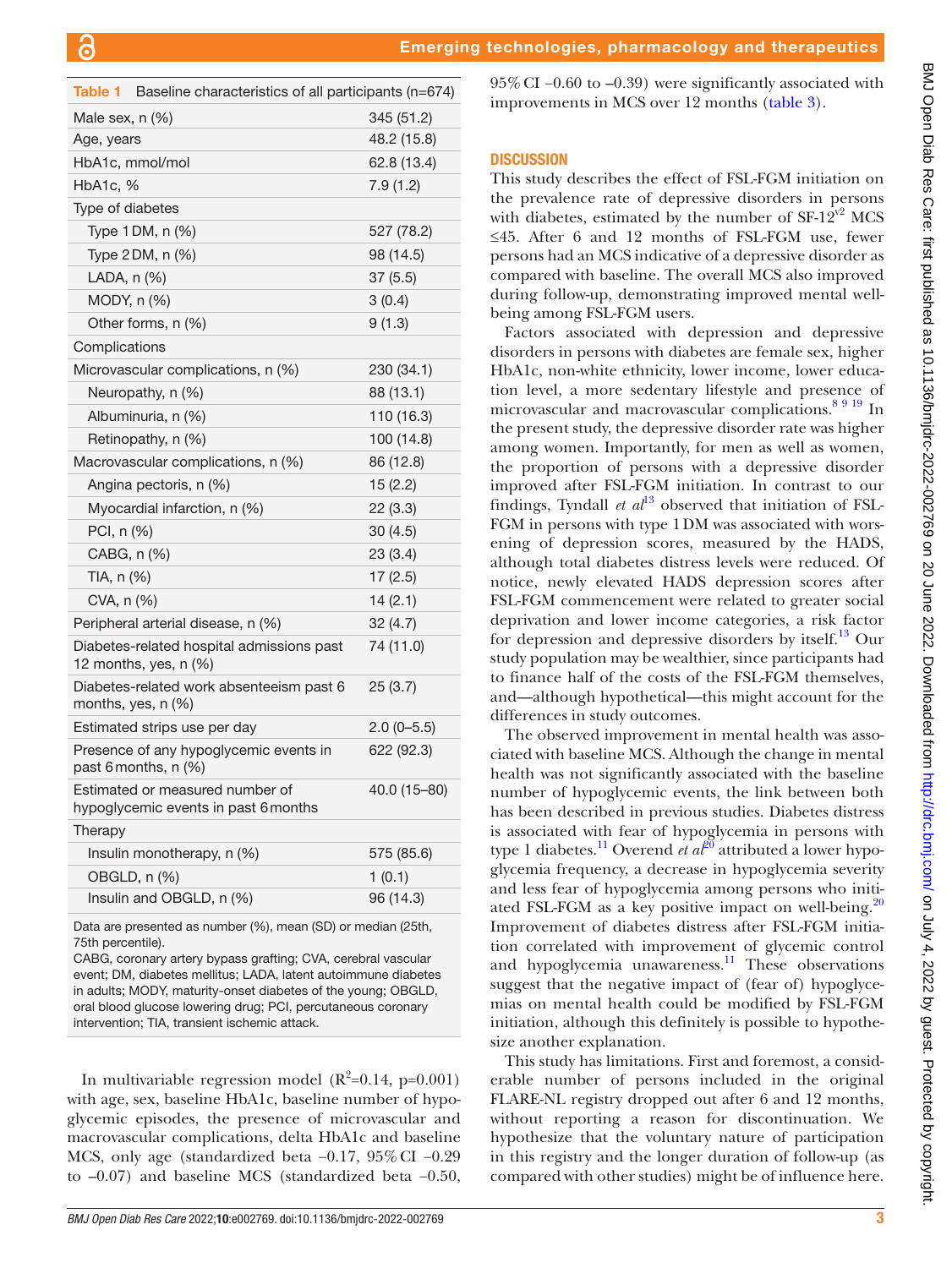<span id="page-3-0"></span>

|                                           | Table 2 Changes in Mental Component Score (MCS) after 6 and 12 months of FSL-FGM use in different subgroups |                 |                  |                   |                   |  |
|-------------------------------------------|-------------------------------------------------------------------------------------------------------------|-----------------|------------------|-------------------|-------------------|--|
|                                           | <b>Baseline</b><br>(A)                                                                                      | 6 months<br>(B) | 12 months<br>(C) | P value<br>A vs B | P value<br>A vs C |  |
| <b>MCS</b>                                | $48.5 \pm 10.2$                                                                                             | $50.7 + 9.9$    | $51.3 + 9.9$     | < 0.001           | < 0.001           |  |
| n                                         | 674                                                                                                         | 674             | 674              |                   |                   |  |
| MCS in women                              | $47.1 \pm 10.4$                                                                                             | $48.9 + 9.8$    | $49.6 \pm 10.2$  | 0.03              | 0.003             |  |
| n                                         | 329                                                                                                         | 329             | 329              |                   |                   |  |
| MCS in men                                | $49.9 + 9.9$                                                                                                | $52.4 \pm 9.7$  | $52.9 + 9.2$     | 0.001             | < 0.001           |  |
| n                                         | 345                                                                                                         | 345             | 345              |                   |                   |  |
| MCS in persons with a baseline MCS ≤45    | $36.9 + 6.0$                                                                                                | $43.4 \pm 9.4$  | $44.2 \pm 9.9$   | < 0.001           | < 0.001           |  |
| n                                         | 235                                                                                                         | 235             | 235              |                   |                   |  |
| MCS in women with a baseline MCS ≤45      | $36.9 + 6.0$                                                                                                | $42.9 + 9.3$    | $43.6 \pm 10.4$  | < 0.001           | < 0.001           |  |
| n                                         | 137                                                                                                         | 137             | 137              |                   |                   |  |
| MCS in men with a baseline MCS $\leq$ 45  | $37.0 + 6.0$                                                                                                | $44.0 + 9.6$    | $45.2 + 9.2$     | < 0.001           | < 0.001           |  |
| n                                         | 98                                                                                                          | 98              | 98               |                   |                   |  |
| MCS in persons with a baseline MCS >45    | $54.8 + 5.5$                                                                                                | $54.6 \pm 7.6$  | $55.1 \pm 7.4$   | 0.87              | 0.87              |  |
| n                                         | 439                                                                                                         | 439             | 439              |                   |                   |  |
| MCS in persons with type 1DM              | $48.3 \pm 10.3$                                                                                             | $50.6 \pm 10.0$ | $51.5 \pm 9.9$   | < 0.001           | < 0.001           |  |
| n                                         | 527                                                                                                         | 527             | 527              |                   |                   |  |
| MCS in persons with type 2DM              | $48.5 \pm 10.2$                                                                                             | $50.4 \pm 9.7$  | $50.5 \pm 9.4$   | 0.49              | 0.46              |  |
| n                                         | 98                                                                                                          | 98              | 98               |                   |                   |  |
| MCS in persons with an HbA1c ≤53 mmol/mol | $48.4 \pm 10.5$                                                                                             | $51.7 \pm 10.0$ | $51.9 + 9.9$     | 0.005             | 0.004             |  |
| n                                         | 176                                                                                                         | 176             | 176              |                   |                   |  |
| MCS in persons with an HbA1c >53 mmol/mol | $48.6 \pm 10.1$                                                                                             | $50.4 + 9.8$    | $51.2 \pm 9.8$   | 0.01              | 0.001             |  |
| n                                         | 497                                                                                                         | 497             | 497              |                   |                   |  |
| MCS in persons with HbA1c >64 mmol/mol    | $48.9 \pm 10.2$                                                                                             | $50.1 + 9.9$    | $51.1 \pm 10.3$  | 0.36              | 0.04              |  |
| n                                         | 251                                                                                                         | 251             | 251              |                   |                   |  |

Data are presented as mean±SD.

DM, diabetes mellitus; FSL-FGM, FreeStyle Libre flash glucose monitoring.

<span id="page-3-1"></span>

| Table 3                        | Multivariable analysis for change in MCS |                                |           |  |  |  |
|--------------------------------|------------------------------------------|--------------------------------|-----------|--|--|--|
|                                |                                          | <b>Standardized beta</b>       | P value   |  |  |  |
| Age                            |                                          | $-0.17$ ( $-0.29$ to $-0.07$ ) | 0.001     |  |  |  |
| Male sex                       |                                          | $-0.02$ ( $-0.31$ to 0.29)     | 0.51      |  |  |  |
| Baseline HbA1c,<br>mmol/mol    |                                          | $0.02$ (-0.11 to 0.14)         | 0.80      |  |  |  |
| Number of<br>past 6 months     | hypoglycemic events                      | $-0.11$ ( $-0.23$ to 0.01)     | 0.08      |  |  |  |
| Macrovascular<br>complications |                                          | $-0.08$ ( $-0.42$ to 0.27)     | 0.66      |  |  |  |
| Microvascular<br>complications |                                          | $-0.10$ ( $-0.43$ to 0.13)     | 0.38      |  |  |  |
| Delta of HbA1c,<br>mmol/mol    |                                          | $-0.01$ ( $-0.15$ to 0.12)     | 0.86      |  |  |  |
| <b>Baseline MCS</b>            |                                          | $-0.50$ ( $-0.60$ to $-0.39$ ) | $<$ 0.001 |  |  |  |
|                                |                                          |                                |           |  |  |  |

Standardized beta regression coefficients are presented with 95% CIs.

MCS, Mental Component Score.

Post-hoc analysis of baseline characteristics between persons with and without available data during follow-up demonstrated that persons without available data were more often male (57.4% vs 50.2%, p=0.017) significantly younger  $(44.2 \pm 16.1)$  vs  $48.2 \pm 15.8$ , p<0.001) and had a higher HbA1c (66.1  $(\pm 15.1)$  vs 62.1  $(\pm 13.0)$ , p<0.001). Given the number of participants who did not fill in the questionnaires and the fact that data were patient reported, recall bias may be present. Since participants had to finance half of the costs of the FSL-FGM themselves, this will contribute to selection bias, as the selected participants probably will be more affluent than the average population with DM. We did not have access to FSL-FGM data (as data were gathered from 2016 to 2017) and therefore information such as time in range and other glycemic metrics is not available. Although the  $SF-12<sup>v2</sup>$  MCS is not a regular screening tool for depression and depressive disorders in persons with diabetes, the  $SF-12^{v^2}$  is considered as a valid generic instrument for measuring quality of life in this population.<sup>17</sup> As data on depression and depressive disorders in adults using